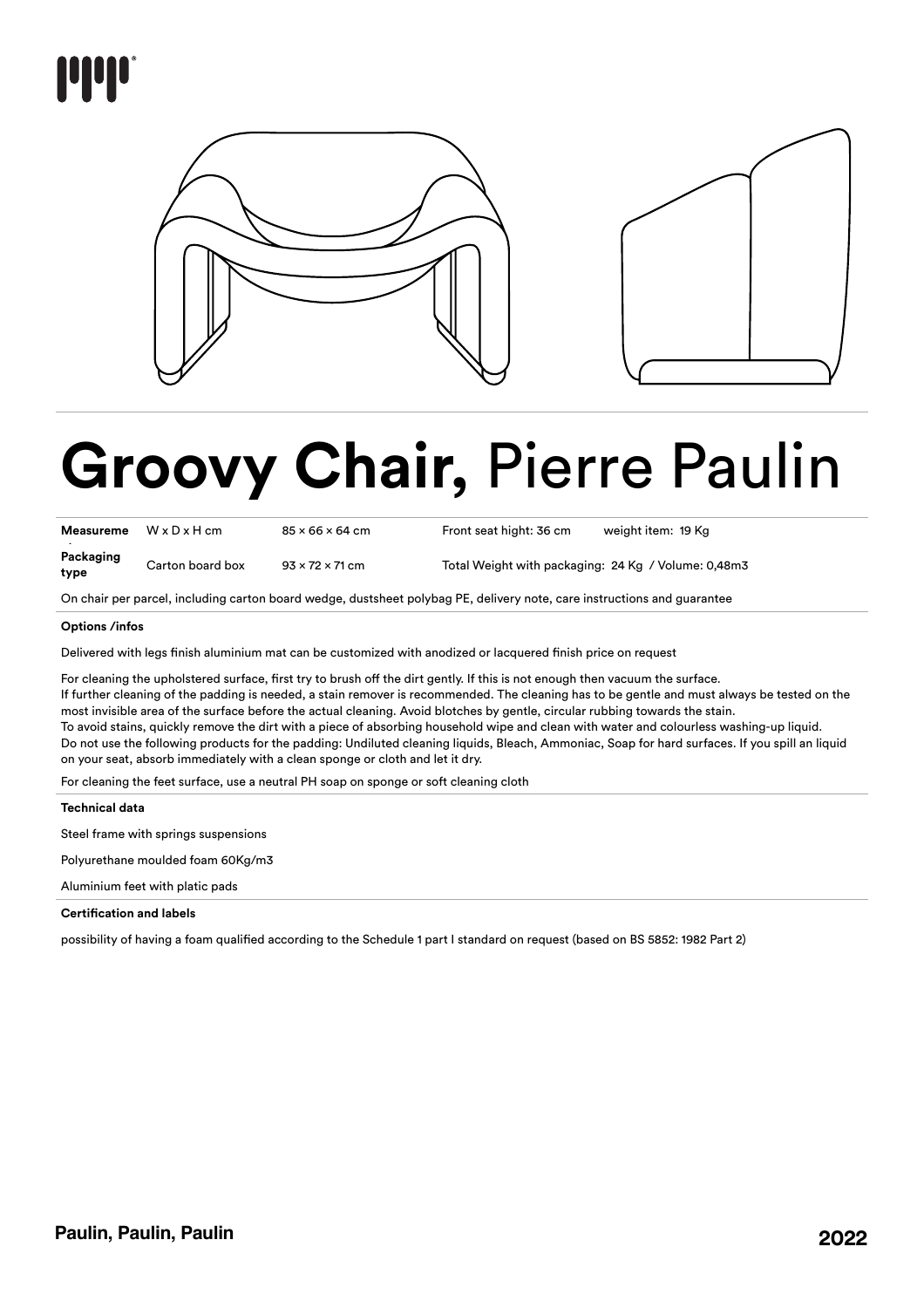

**Description** *The Groovy armchair by Pierre Paulin is a classic.*

*Its soft and elegant shape highlights its function while accentuating comfort and aesthetics. As a single piece or in a pair, it brings a sculptural dimension to a refined room matching easily all kind of atmosphere.*

As comfortable as it is functional, its compact size allows the Groovy to find its place in a bedroom as well as in the living *room. The Groovy consists of a wide, fully padded seat and backrest that provide good back support and are connected by aluminum glides.*

In 1964 Pierre Paulin presented the F580 model, the first version of the Groovy armchair. This model is one of the great *achievements of the period from 1958 to 1968 during which, inspired in particular by car industry, he used tubular structures covered with molded foam and stretch textile to gain lightness and strength while allowing industrialization. In the early 1970s, the F598 Groovy armchair took its final shape and enjoyed great success until the end of the edition. Paulin, Paulin, Paulin, in parallel with his collections of rare or never-before-published models, is now creating a new catalog devoted to the industrial icons of Pierre Paulin.*

*The Groovy inaugurates this new collection showcasing all the intelligence and elegance of the designer.* 

Le fauteuil Groovy de Pierre Paulin est un classique. Sa ligne douce et élégante met en valeur sa fonction tout en accentuant son confort et son esthétique. Seul ou en paire, il apporte une dimension sculpturale dans un décor raffiné, s'accordant facilement à toutes les ambiances.

 Aussi confortable que fonctionnelle, sa taille compacte permet au Groovy de trouver sa place aussi bien dans une chambre que dans le salon. Le Groovy est composé d'une assise et d'un dossier larges entièrement rembourrés qui apportent un bon soutien du dos et sont reliés par des patins en aluminium.

En 1964 Pierre Paulin présente le modèle F580, première version de l'actuel fauteuil Groovy. Ce modèle fait partie des grandes réalisations de la période qui va de 1958 à 1968 et durant laquelle, inspiré notamment par les technologies automobile, Pierre Paulin utilise des structures tubulaires recouvertes de mousse moulée, houssée de textile extensible pour gagner en légèreté et en solidité tout en permettant l'industrialisation.

Au début des années 70, le fauteuil Groovy prend sa forme finale et connait un grand succès jusqu'à l'arrêt de l'edition. Paulin, Paulin, Paulin, en parallèle à sa collection de modèles rares ou jamais édités, crée aujourd'hui un nouveau catalogue consacré aux icônes industrielles de Pierre Paulin.

Le Groovy inaugure cette nouvelle collection mettant à l'honneur toute l'intelligence et l'elegance du designer.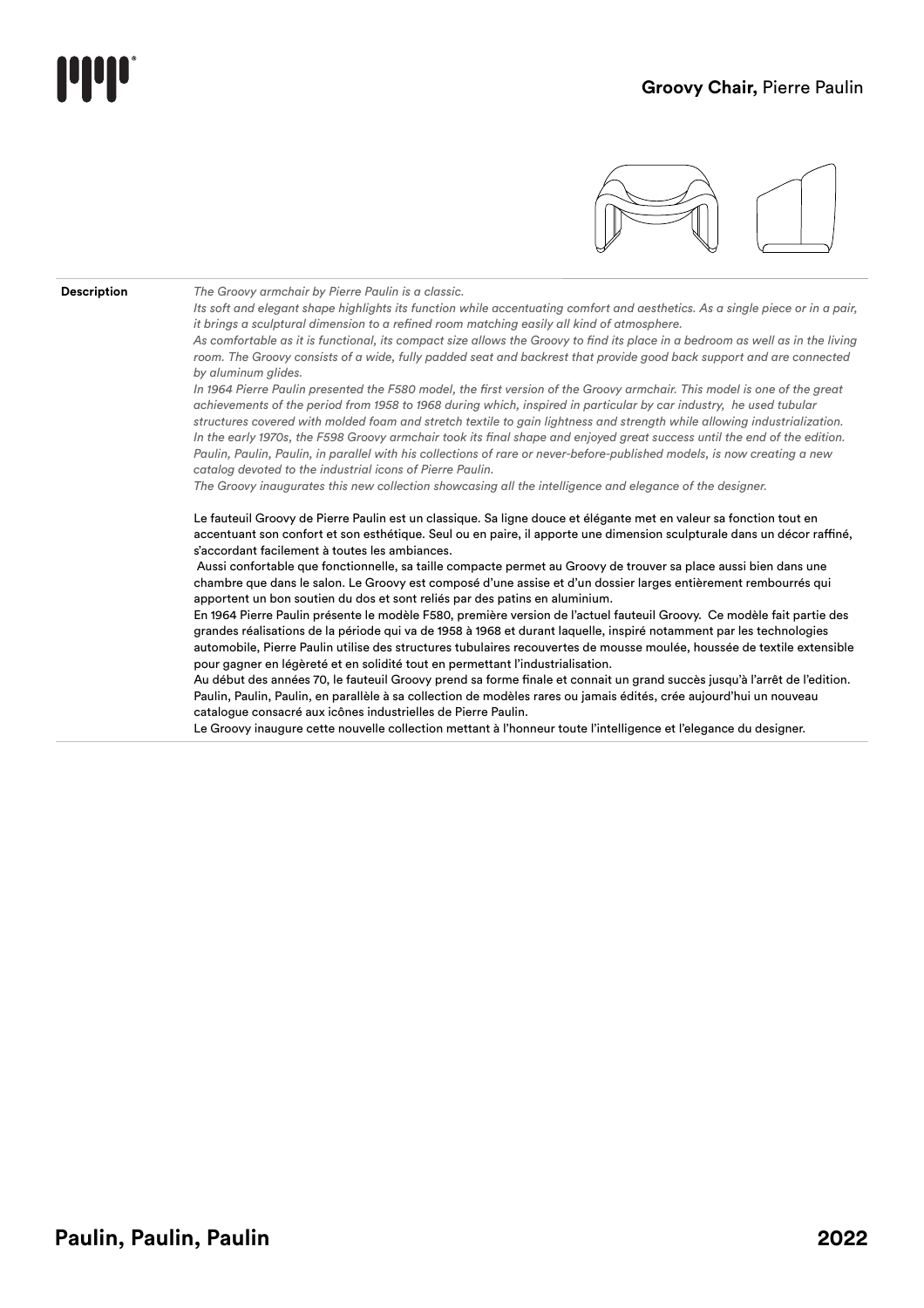**History** *Result of a close collaboration between Paulin, Paulin, Paulin and knitting specialists, the Streamknit collection is the outcome of Pierre Paulin's dream for the layout of his tubular seatings. In 1957, Pierre Paulin discovers extensible jersey textiles during a swimsuit fashion show. Impressed by the way they mold the organic forms, he sees in this fabric the solution to realize his visions. In the manner of a human body, the three layers – skeleton, dermis and epidermis – are transposed in Paulin's seatings by tubular structures covered with mold then sheathed with extensible fabric. From 1958 – creation date of the Mushroom chair – and for the next decade, Pierre Paulin creates models following this pattern and opens a new way for design, offering a pure vision on sculptural forms that can be looked at under any angle and without flaws. Furniture sculptor, he relies on an approach where are combined function, form, substance and color ; and starts a trend that will be abundantly declined by his peers. Only shade to this technical revolution, it is at the time necessary to make a seam to form the covers, the result is great but improvable, letting slight gathers and pockets appearing on the fabric.* Based upon Pierre Paulin's idea and bringing the technical improvements that he had anticipated, the Streamknit *collection answers that issue. Declined in seven colors, the Streamknit covers are tailor-knitted, adapted to Pierre Paulin's design and are from now on made without seams, so that they can perfectly hug the models.* Fruit d'une collaboration étroite entre Paulin, Paulin, Paulin et des spécialistes de la maille, la collection Streamknit est l'aboutissement du rêve de Pierre Paulin pour l'habillage de ses assises tubulaires. En 1957, Pierre Paulin découvre les textiles extensibles Jersey lors d'un défilé de maillots de bain. Impressionné par la manière dont ils épousent les formes organiques, il voit en ce textile la solution pour matérialiser ses visions. À la manière d'un corps humain, les trois strates - squelette, derme et épiderme - vont être transposées dans dans les assises de Paulin par des structures tubulaires recouvertes de mousse puis gainées de textile extensible. Dès 1958 - date de création du fauteuil Mushroom - et pendant 10 ans, Pierre Paulin réalisera des modèles suivant ces préceptes et ouvrira ainsi une nouvelle voie pour le design, offrant une vision pure sur des formes sculpturales qui pourront être regardées depuis n'importe quel angle, sans défaut. Sculpteur de meubles, il s'appuie sur une approche où se mêlent fonction, forme, matière et couleur et lancera une tendance qui sera abondamment déclinée par ses pairs. Seul ombrage à cette révolution technique, il est à l'époque nécessaire de faire une couture pour former les housses, le résultat est formidable mais perfectible, laissant apparaître de légères fronces et des poches. Se basant sur l'idée de Pierre Paulin et lui apportant les améliorations techniques qu'il avait anticipées, la gamme Streamknit vient répondre à cette problématique. Déclinées en sept couleurs, les housses Streamknit sont tricotées sur mesure, adaptées au design de Pierre Paulin et sont aujourd'hui réalisées sans coutures, venant ainsi épouser parfaitement les modèles. **Care instructions** For cleaning the upholstered surface, first try to brush off the dirt gently. If this is not enough then vacuum the surface. If further cleaning of the padding is needed, a stain remover is recommended. The cleaning has to be gentle and must always be tested on the most invisible area of the surface before the actual cleaning. Avoid blotches by gentle, circular rubbing towards the stain. To avoid stains, quickly remove the dirt with a piece of absorbing household wipe and clean with water and colourless washing-up liquid. Do not use the following products for the padding: Undiluted cleaning liquids, Bleach, Ammoniac, Soap for hard surfaces. If you spill an liquid on your seat, absorb immediately with a clean sponge or cloth and let it dry. For cleaning the feet surface, use a neutral PH soap on sponge or soft cleaning cloth Pour nettoyer la surface rembourrée, essayez d'abord de brosser doucement la salissure. Si cela ne suffit pas, passez l'aspirateur sur la surface. Si un nettoyage supplémentaire du rembourrage est nécessaire, un détachant est recommandé. Le nettoyage doit être doux et doit toujours être testé sur la zone la plus invisible de la surface avant le nettoyage de la zone tachée. Pour éviter les taches, enlevez rapidement la salissure avec un chiffon absorbant et nettoyez avec de l'eau et du liquide vaisselle incolore. N'utilisez pas les produits suivants sur la partie mousse: liquides de nettoyage non dilués, eau de javel, ammoniac, savon pour surfaces dures. Si vous renversez un liquide sur votre siège, absorbez-le immédiatement avec une éponge ou un chiffon propre et laissez-le sécher.

Pour nettoyer la surface des pieds, utilisez un savon au pH neutre sur une éponge ou un chiffon de nettoyage doux.